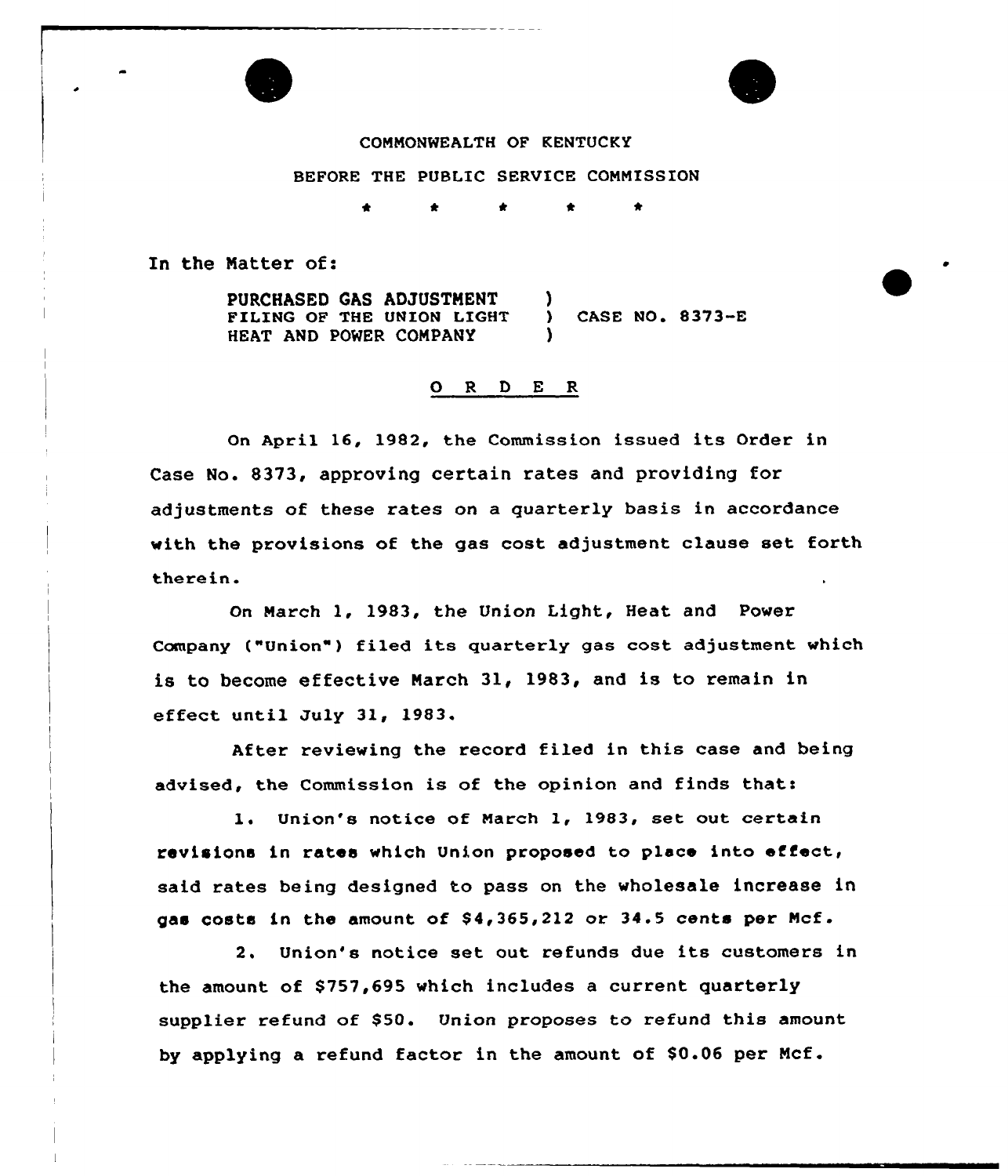Union should refund this amount plus interest at a rate equal to the average of the "3-month Commercial Paper Rate" for the immediately preceding 12-month period less 1/2 of <sup>1</sup> percent to cover the costs of refunding. These monthly rates are reported in both the Federal Reserve Bulletin and the Federal Reserve Statistical Release.

3. Union's adjustment in rates under the gas cost adjustment provisions approved by the Commission in its Order in Case No. 8373 dated April 16, 1982, is fair, just and reasonable and in the public interest and should be effective with bills rendered on and after March 31, 1983, subject to refund. These rates should be subject to refund because Union's supplier rates have been approved subject to refund by the Federal Energy Regulatory Commission.

IT IS THEREFORE ORDERED that the rates in Appendix <sup>A</sup> be and they hereby are approved, effective for bills rendered on and after March 31, 1983, subject to refund.

IT IS FURTHER ORDERED that Union shall apply a refund factor in the amount of \$0.06 per Mcf as a reduction in the approved purchased gas adjustment beginning with Union's next billing cycle, or as soon as practical, and remaining in effect until such time as the amount refunded equals the refundable amount herein plus interest.

IT IS FURTHER ORDERED that within 30 days after the date of this Order, Union shall file with this Commission its revised tariffs setting out the rates authorised herein.

 $-2-$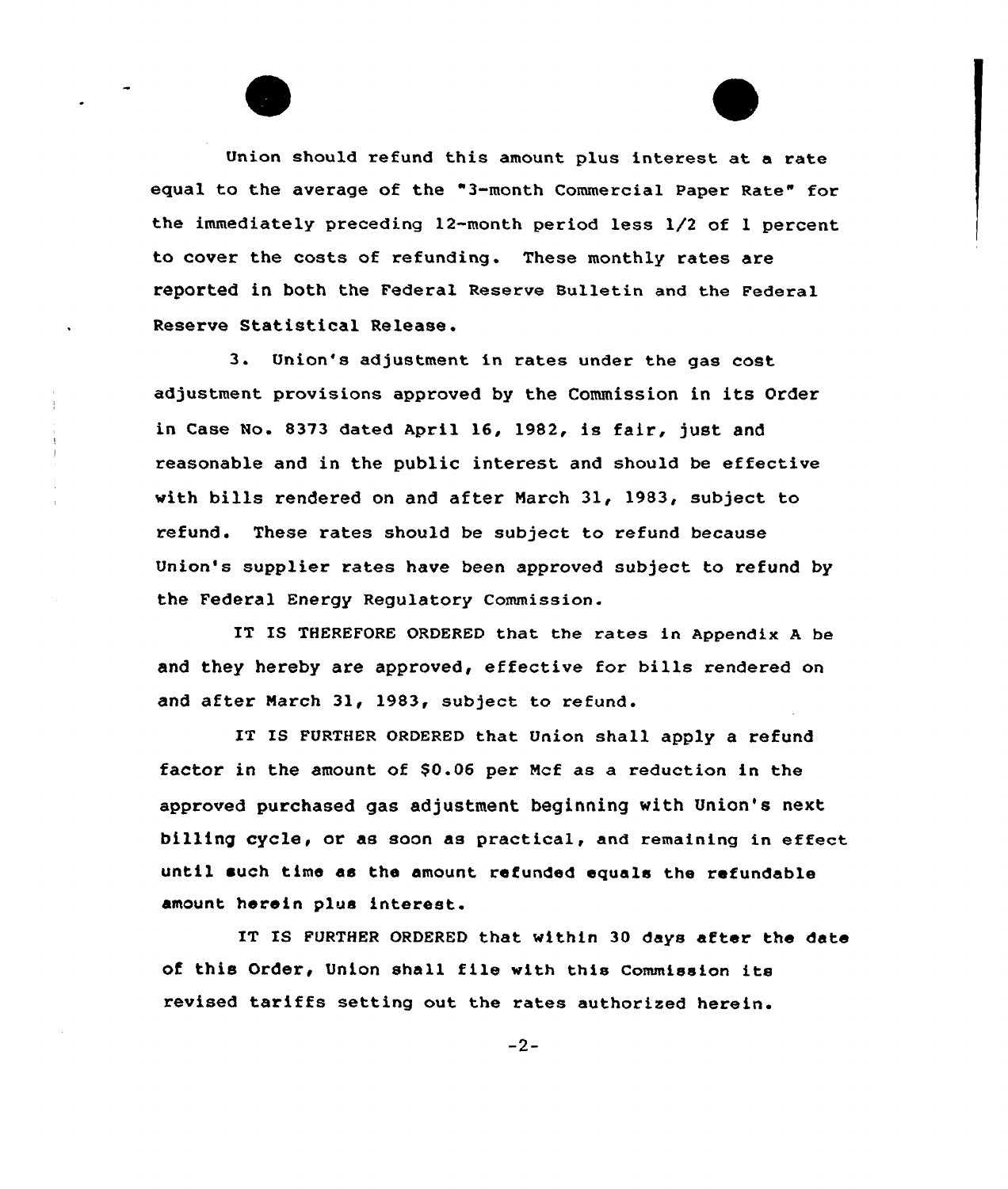



Done at Frankfort, Kentucky, this 29th day of March, 1983. PUBLIC SERVICE COMMISSION

Chatham Shealt

Commissioner

**ATTEST:** 

**Secretary**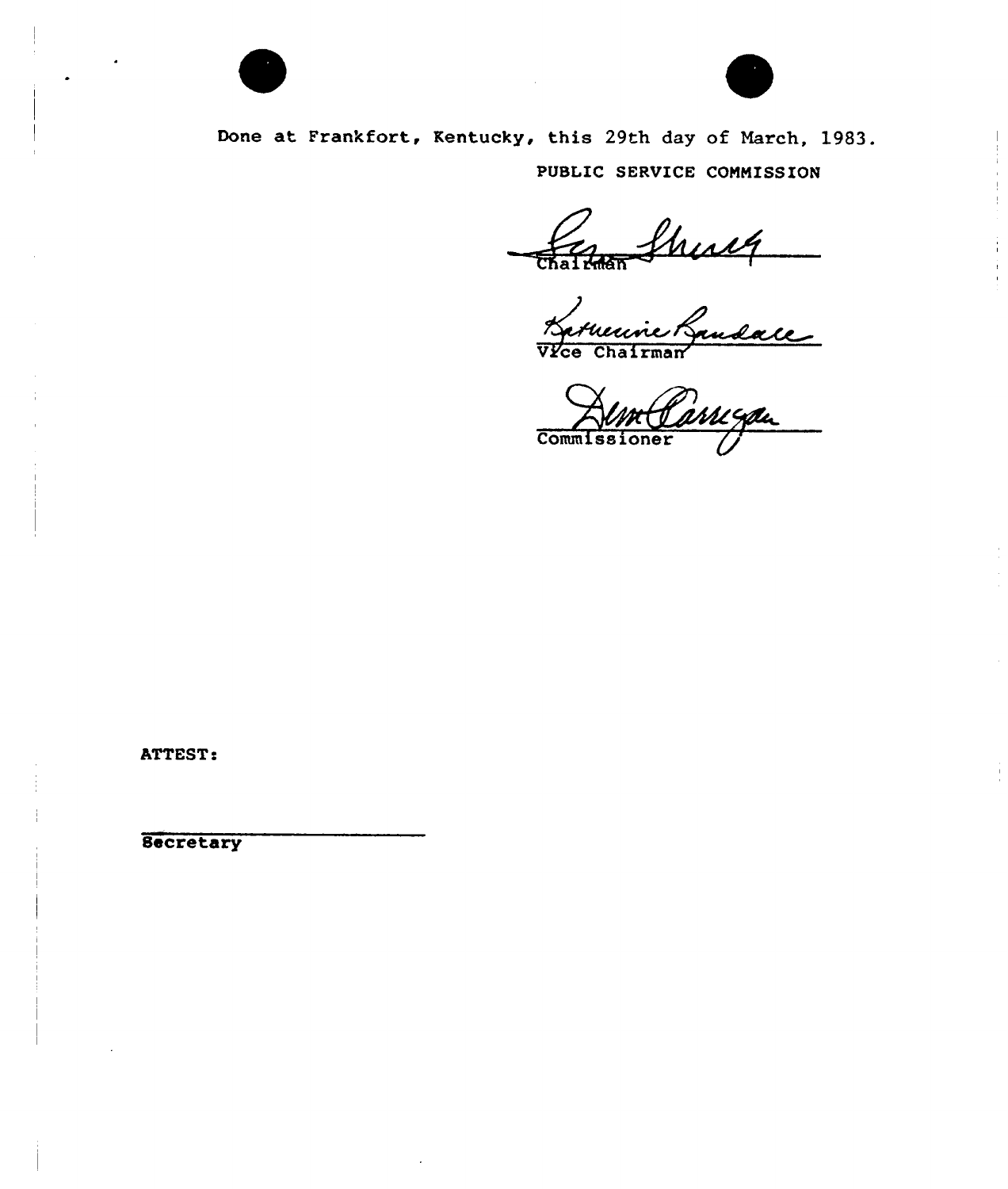### APPENDIX A

### APPENDIX TO AN ORDER QF THE PUBLIC SERVICE COMMISSION IN CASE NO. 8373-E DATED MARCH 29, 1983

The following rates and charges are prescribed for the customers in the area served by Union Light, Heat and Power Company. All other rates and charges not specifically mentioned herein shall remain the same as those in effect under authority of this Commission prior to the date of this Order.

RATE GS

### GENERAL SERVICE

NET MONTHLY BILL

Computed in accordance with the following charges:

Customer Charge per month:

Residential Service Non-Residential Service 83.00 4.00

> Base Rate Gas Cost Adjustment Total Rate

All gas used  $10.99$ g plus 53.66g equals 64.65g per 100 cu. ft.

The "Gas cost Adjustment" as shown above, is an adjustment per 100 cubic feet determined in accordance with "Gas Cost Adjustment" set forth on Sheet No. 19 of this tariff.

### RIDER R-ACS-1

## SUNNER AIR CONDITIONING SERVICE

NET MONTHLY BILL

Computed in accordance with the following charges<

First 6,000 cubic feet at the applicable standard rate, Rate QS, General Service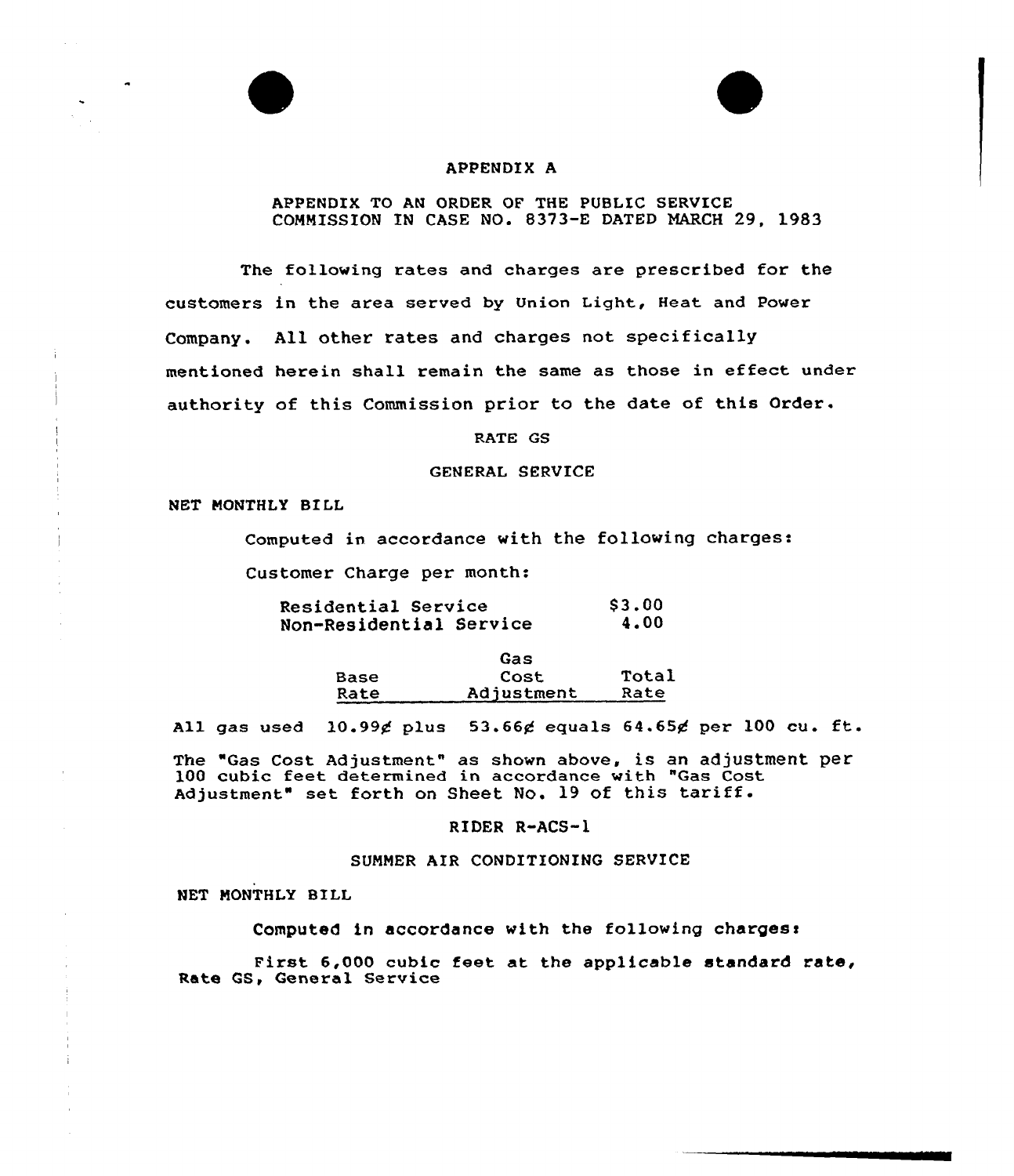

# NET MONTHLY BILL(Cont'd)

All additional gas used vill be billed at:

|             | Gas        |       |
|-------------|------------|-------|
| <b>Base</b> | Cost       | Total |
| Rate        | Adjustment | Rate  |

All gas used  $6.83$ g plus 53.66 $g$  equals  $60.49g$  per 100 cu. ft.

Plus or minus an adjustment per Ncf determined in accordance with the "Gas Cost Adjustment" set forth on Sheet no. 19 of this tariff.

RIDER G-ACS-1

# SUNNER AIR CONDITIONING SERVICE

# NET NONTHLY BILL:

Computed in accordance with the following charges:

First 6,000 cubic feet of gas at the applicable rate, Rate GS, General Service.

Next. 10,000 cubic feet of gas per ton of installed absorption type Summer Air Conditioning equipment at:

|      | Gas        |       |
|------|------------|-------|
| Base | Cost       | Total |
| Rate | Adjustment | Rate  |

All gas used  $6.83$  $¢$  plus  $53.66$  $¢$  equals  $60.49$  $¢$  per 100 cu. ft.

All additional cubic feet of gas at the standard applicable<br>rate.

Plus or minus an adjustment per Ncf determined in accordance with the "Gas Cost Adjustment" set forth on Sheet No. 19 of this tariff.

 $-2-$